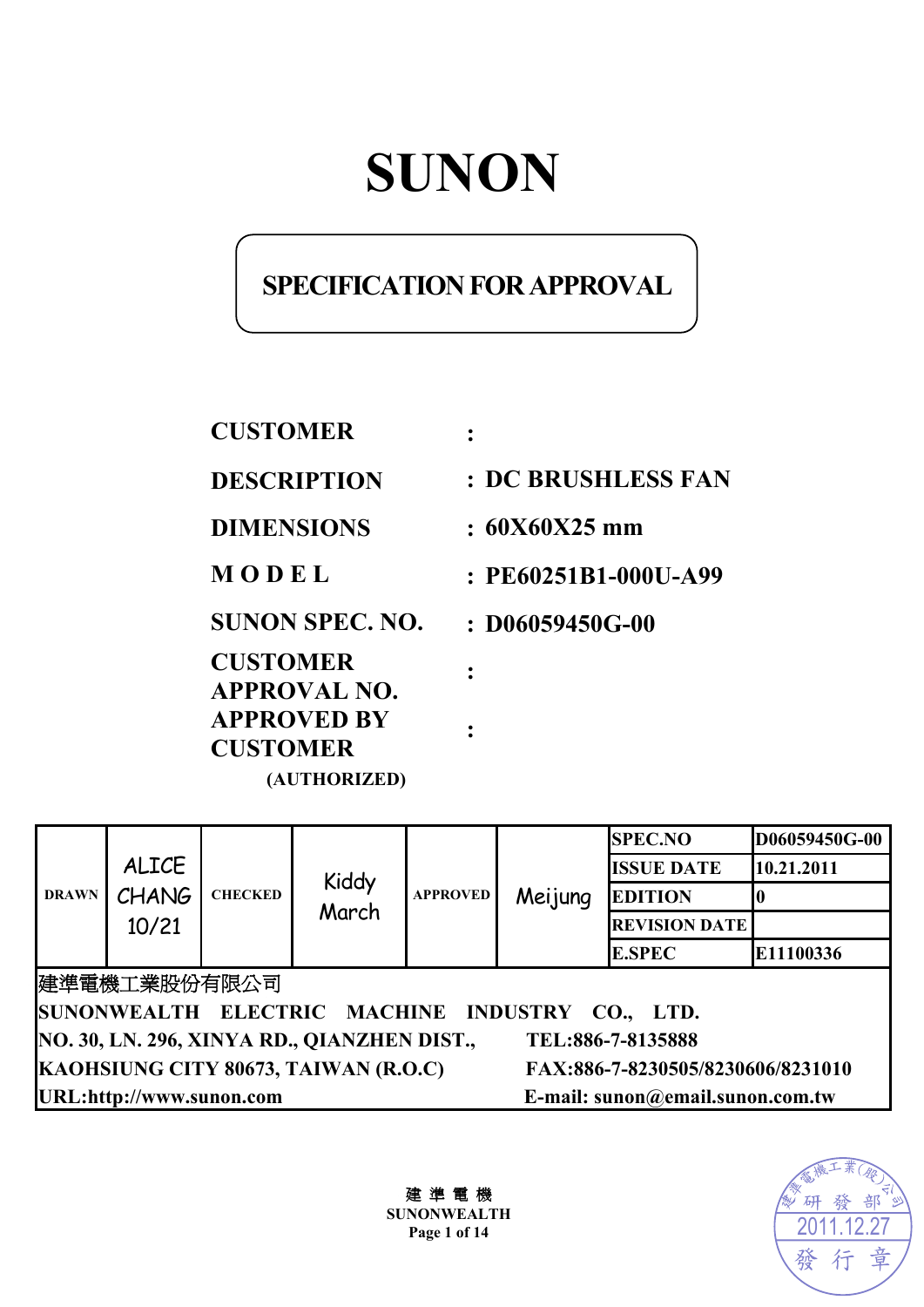# **I. MODEL NUMBERING SYSTEM**





建 準 電 機 **SUNONWEALTH Page 2 of 14**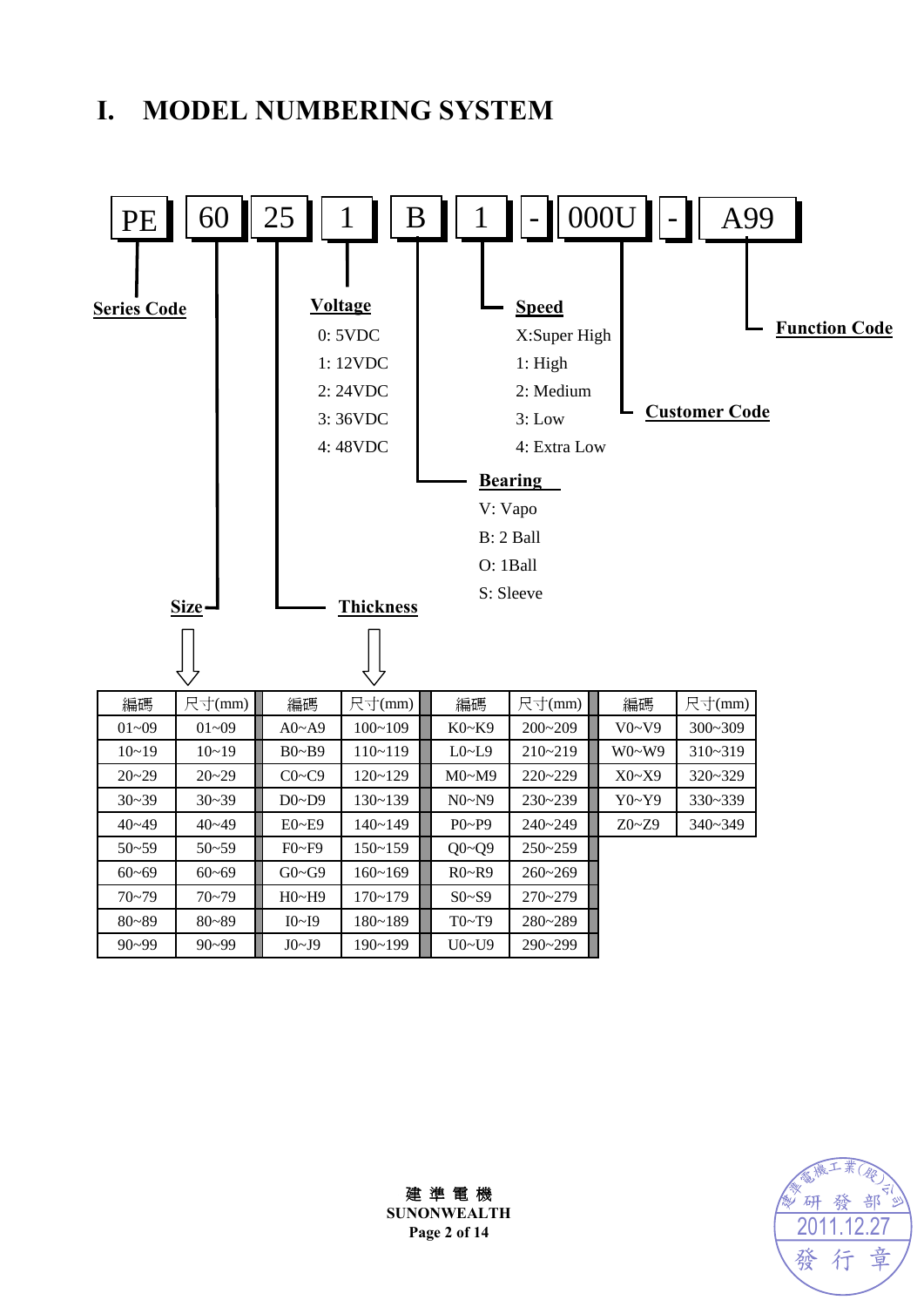# **II. SPECIFICATION**

### **1. MECHANICAL CHARACTERISTIC**

| <b>MOTOR DESIGN</b>           | 2 phases, 4-poles Brushless DC motor.            |
|-------------------------------|--------------------------------------------------|
| <b>BEARING SYSTEM</b>         | <b>Precision ball bearing system</b>             |
| <b>DIMENSIONS</b>             | See Page 6                                       |
| <b>MATERIALS OF FRAME</b>     | Thermoplastic PBT of UL 94V-0                    |
| <b>MATERIALS OF FAN BLADE</b> | Thermoplastic PBT of UL 94V-0                    |
| <b>DIRECTION OF ROTATION</b>  | Counter-clockwise viewed from front of fan blade |
| <b>MOUNTING HOLES</b>         | Diameter 4.3 mm in 8 holes                       |
| <b>WEIGHT</b>                 | 71 <sub>g</sub>                                  |

## **2. ELECTRIC CHARACTERISTIC**

| <b>RATED VOLTAGE</b>               | <b>12 VDC</b>                       |
|------------------------------------|-------------------------------------|
| <b>RATED CURRENT</b>               | 297 mA / Max. 342 mA                |
| <b>RATED POWER CONSUMPTION</b>     | <b>3.57 WATTS / Max. 4.11 WATTS</b> |
| <b>OPERATING VOLTAGE RANGE</b>     | $6 - 13.8$ VDC                      |
| <b>STARTING VOLTAGE</b>            | 6 VDC (25 deg. C POWER ON/OFF)      |
| <b>OPERATING TEMPERATURE RANGE</b> | $-10$ to $+70$ deg. C               |
| <b>STORAGE TEMPERATURE RANGE</b>   | $-40$ to $+70$ deg. C               |



建 準 電 機 **SUNONWEALTH Page 3 of 14**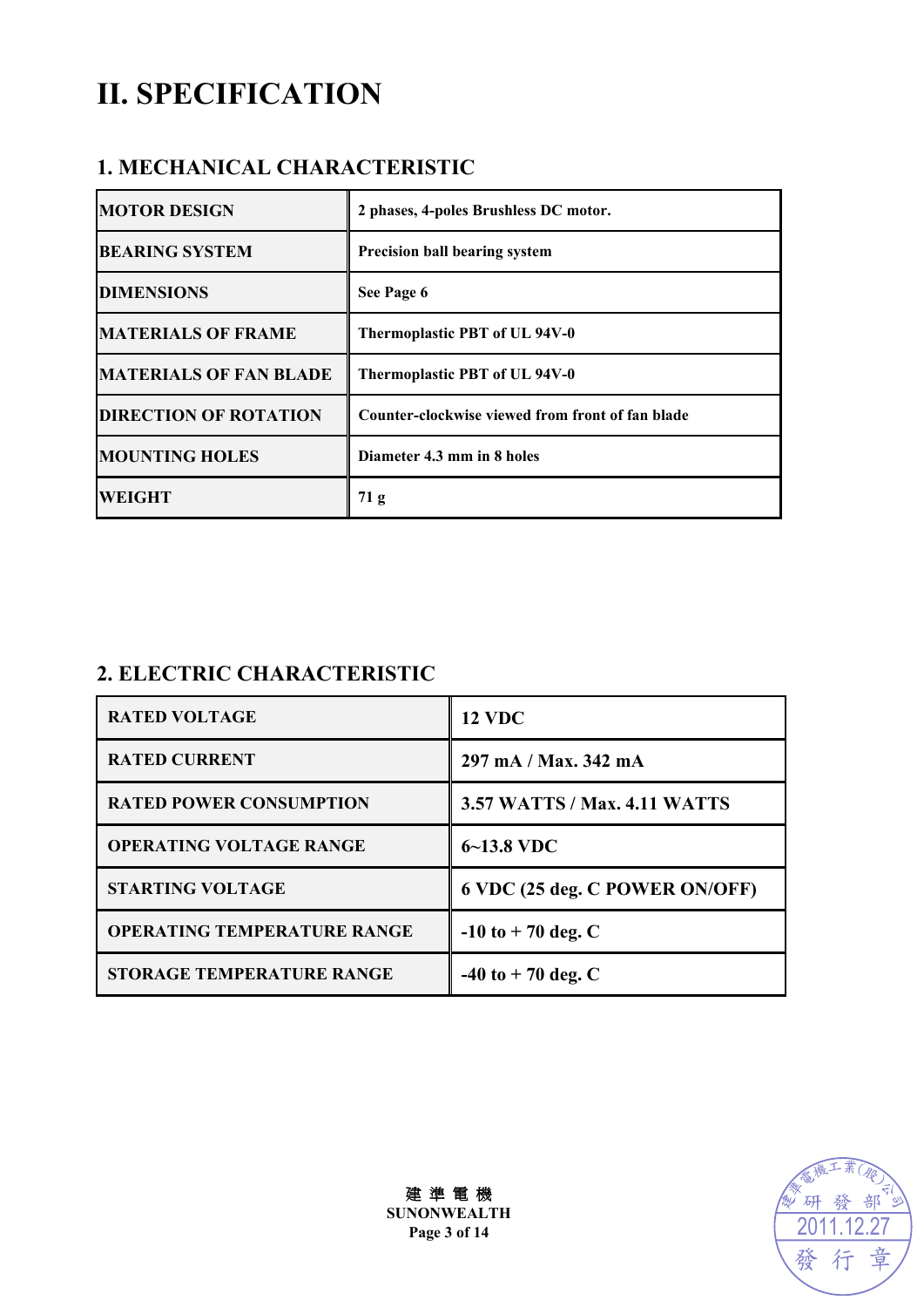# **3. PERFORMANCE CHARACTERISTIC**

| <b>RATED SPEED</b>                                     | 6900 RPM $\pm$ 15% at rated voltage                                                                                                                                                                                                                                                                                              |  |  |
|--------------------------------------------------------|----------------------------------------------------------------------------------------------------------------------------------------------------------------------------------------------------------------------------------------------------------------------------------------------------------------------------------|--|--|
| <b>AIR FLOW</b>                                        | <b>36.0 CFM</b>                                                                                                                                                                                                                                                                                                                  |  |  |
| <b>STATIC PRESSURE</b>                                 | $0.54$ Inch-H <sub>2</sub> O                                                                                                                                                                                                                                                                                                     |  |  |
| <b>ACOUSTIC NOISE</b>                                  | 44.0 $dB(A)$                                                                                                                                                                                                                                                                                                                     |  |  |
| <b>AIR FLOW V.S. PRESSURE</b>                          | See Page 5                                                                                                                                                                                                                                                                                                                       |  |  |
| <b>INSULATION CLASS</b>                                | <b>UL Class A</b>                                                                                                                                                                                                                                                                                                                |  |  |
| <b>INSULATION RESISTANCE</b><br><b>PLASTIC HOUSING</b> | 10M ohm at 500 VDC between internal stator and<br>lead wire $(+)$                                                                                                                                                                                                                                                                |  |  |
| <b>DIELECTRIC STRENGTH</b>                             | Applied AC 500 V for one minute or AC 600 V for 2<br>Seconds between housing and lead wire $(+)$                                                                                                                                                                                                                                 |  |  |
| <b>LIFE EXPECTANCY</b>                                 | 70,000 hours at 40 deg. C, 65% humidity, 90% CL.                                                                                                                                                                                                                                                                                 |  |  |
| <b>PROTECTION</b>                                      | ⊠Automatic Restart<br>Note: In a situation where the fan is locked by an external<br>force while the electricity is on, an increase in coil<br>temperature will be prevented by temporarily turning off the<br>electrical power to the motor. The fan will automatically<br>restart when the locked rotor condition is released. |  |  |
|                                                        | <b>⊠Polarity Protection</b>                                                                                                                                                                                                                                                                                                      |  |  |

## **4. SAFETY**

| <b>SAFETY</b> |        | <b>CUR</b> |  |
|---------------|--------|------------|--|
|               | E77551 | E77551     |  |



建 準 電 機 **SUNONWEALTH Page 4 of 14**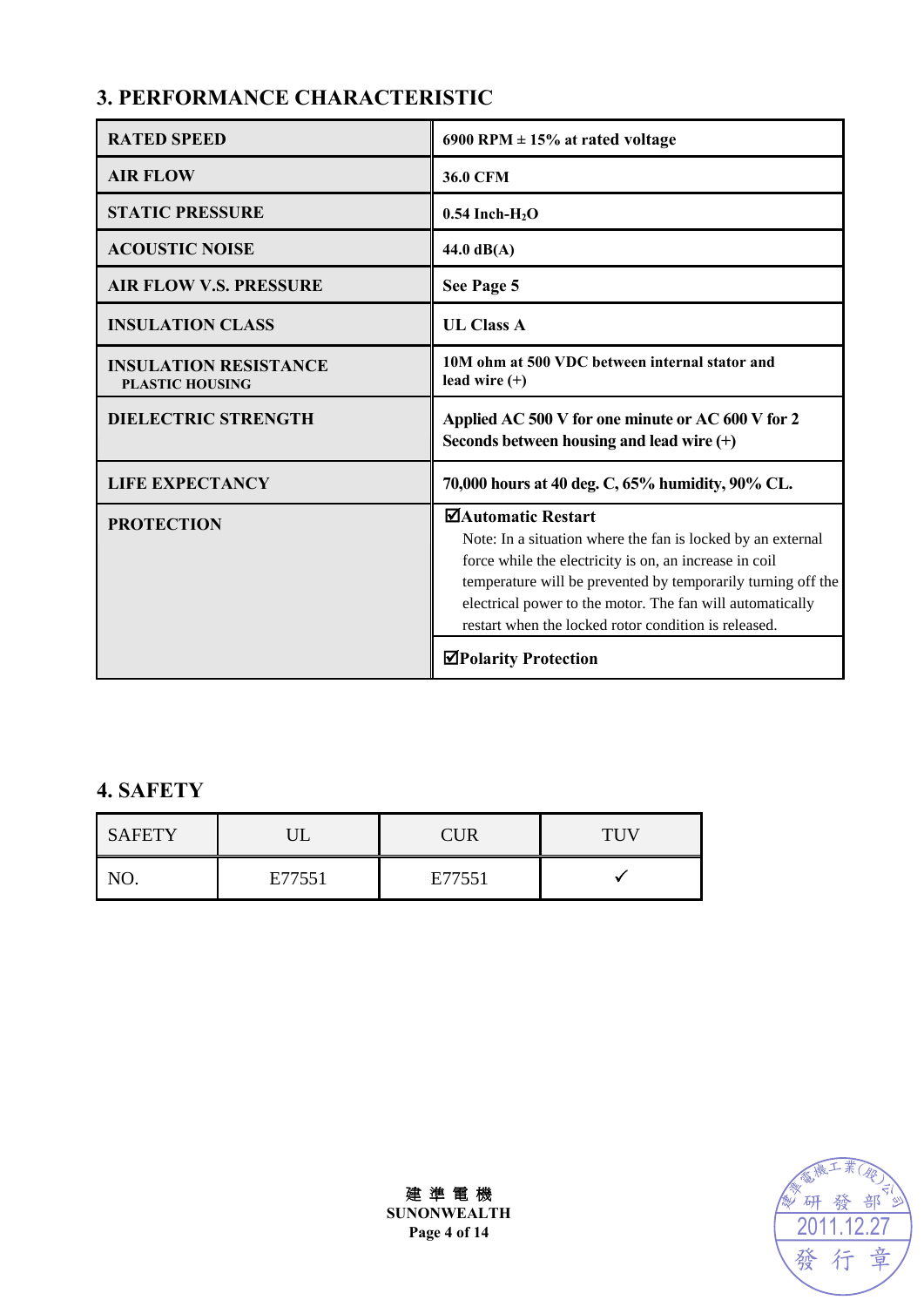# **MODEL : PE60251B1-000U-A99**

**PERFORMANCE CURVES** 





建 準 電 機 **SUNONWEALTH Page 5 of 14**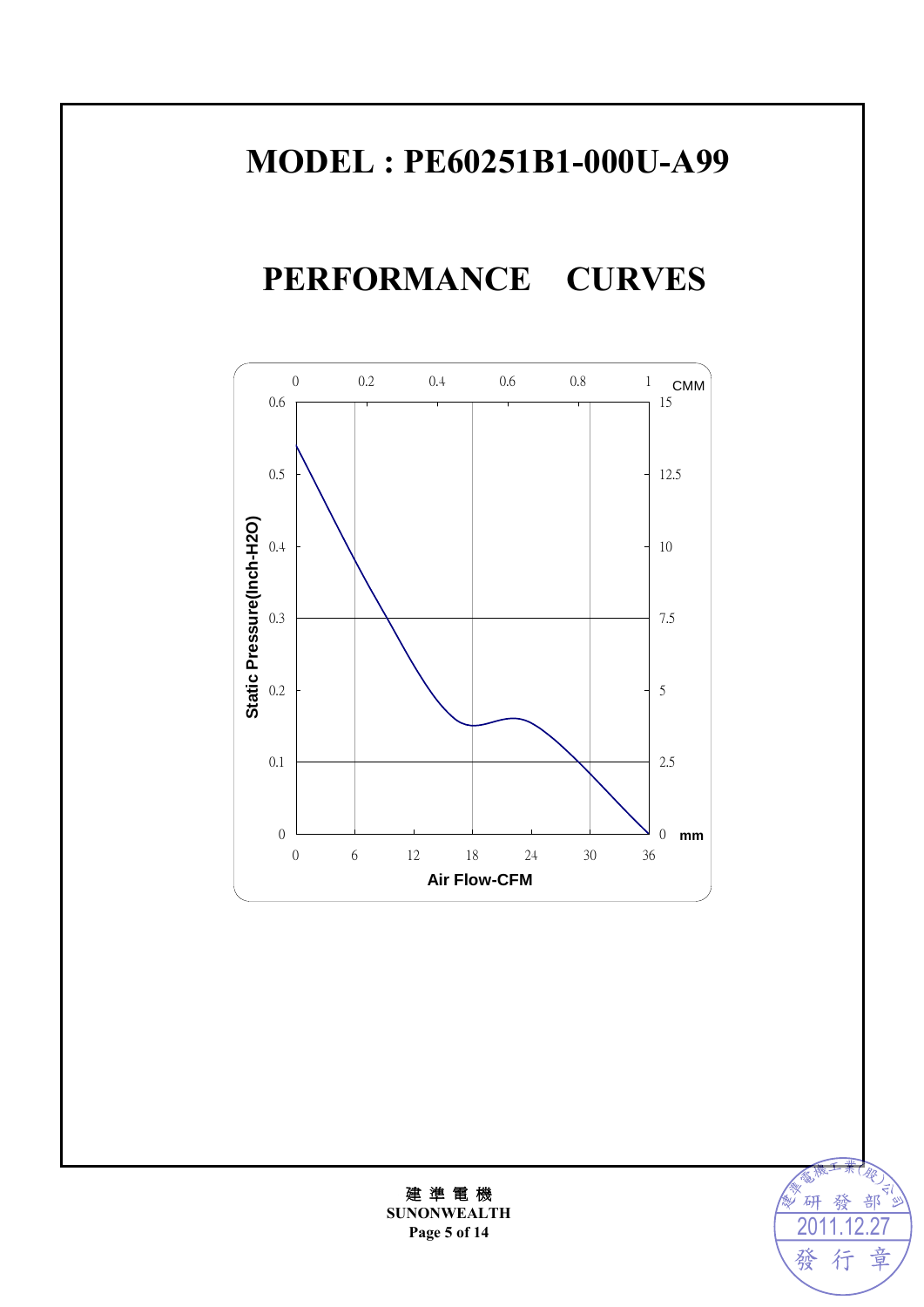



建 準 電 機 **SUNONWEALTH Page 6 of 14**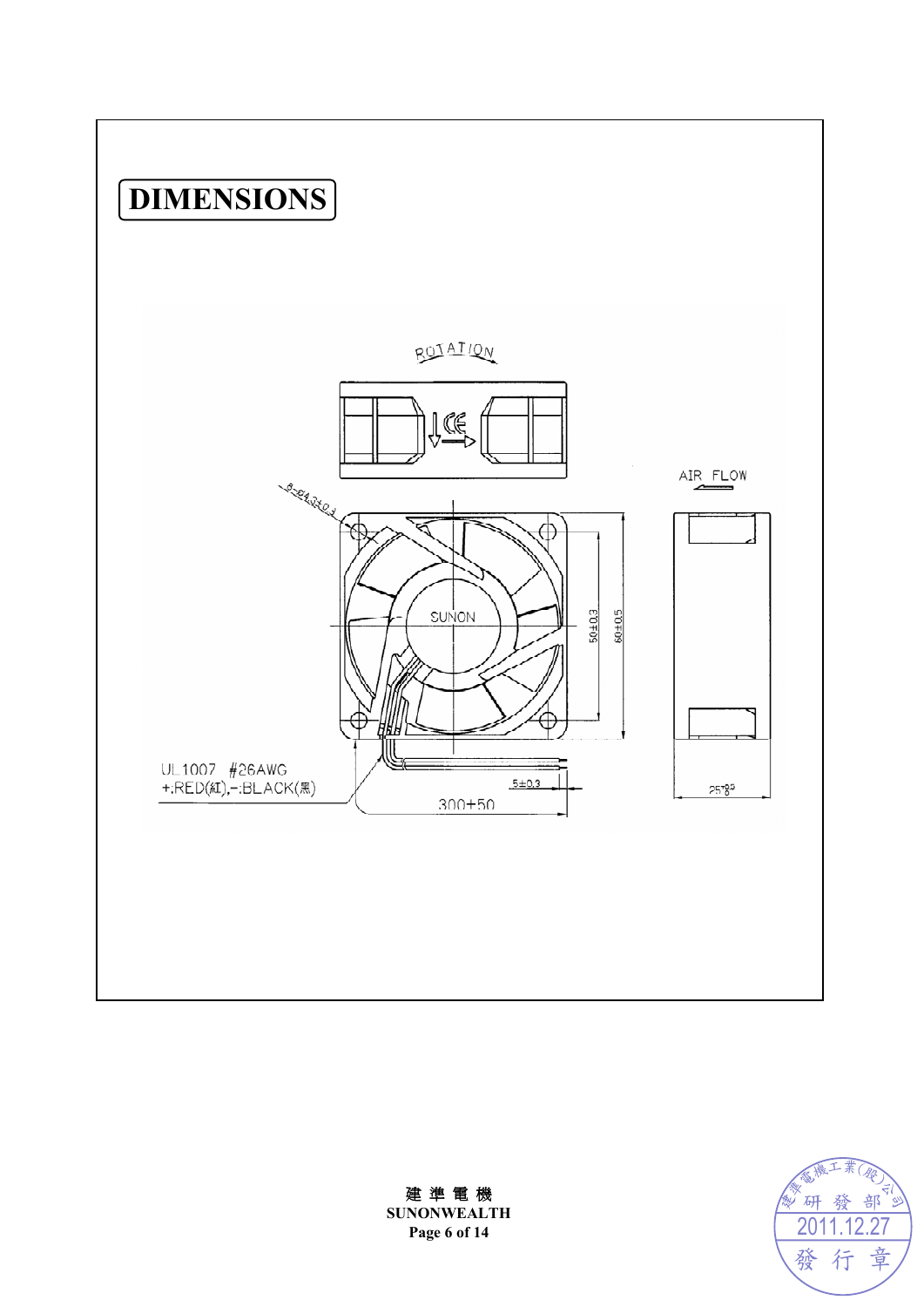



建 準 電 機 **SUNONWEALTH Page 7 of 14**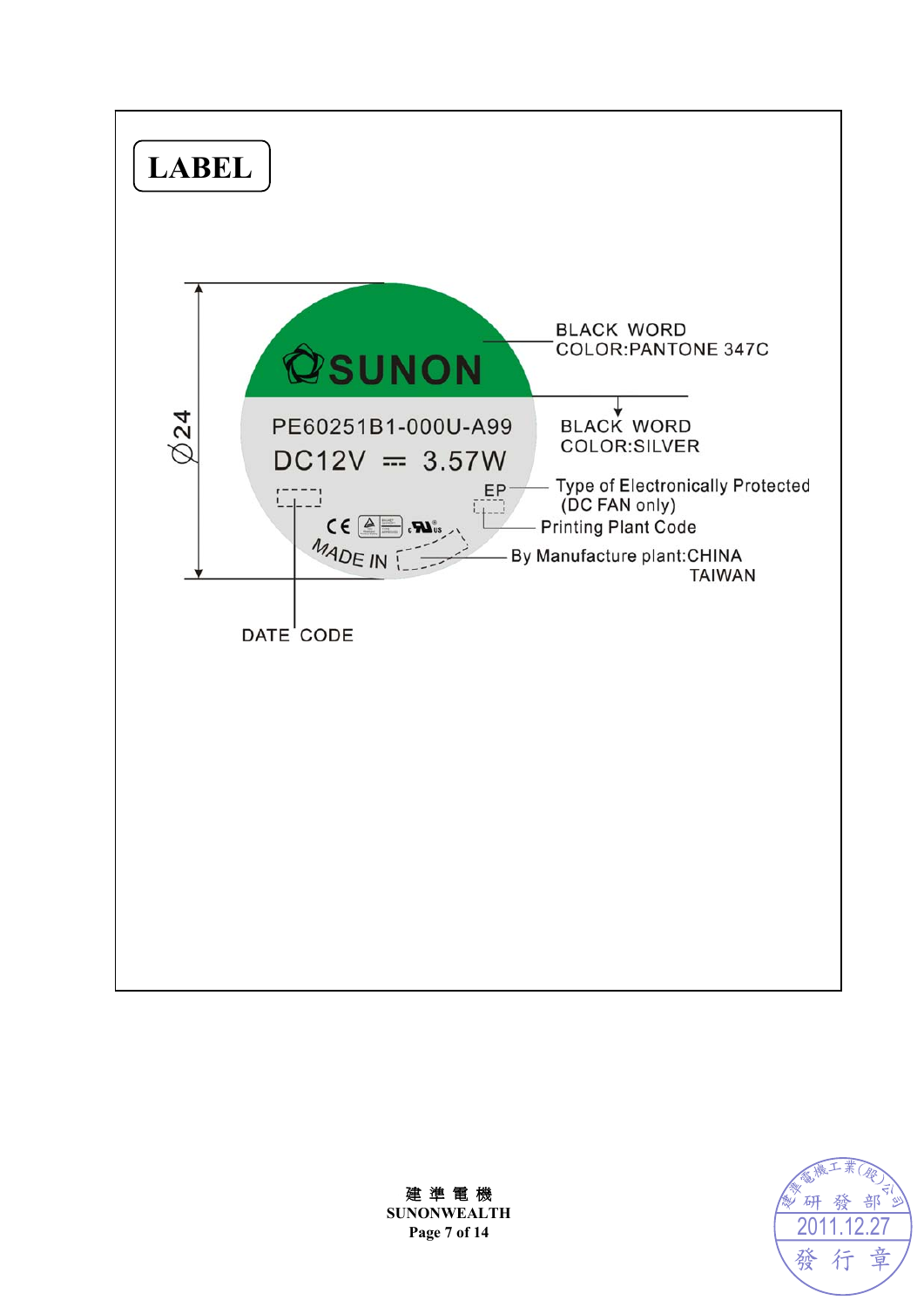### **III. OTHER SPECIFIED TESTING**

The following is a general description of certain tests that are performed on representative Sunon fans. Nothing in this document is intended to suggest that these tests are performed on every model of Sunon fan. Moreover, the descriptions that follow each test are meant only to provide a general explanation of each test. If you would like a more detailed explanation as to any test identified in this Section, Sunon can provide such an explanation upon request.

#### **1. DROP PROOF TEST**

Fans are packaged in a standard size shipping box and are dropped to the ground from certain heights and angles depending on the weight of the particular box.

#### **2. HUMIDITY PROOF TEST**

The fan is operated for 96 continuous hours in an environment with humidity of 90% to 95% RH at  $60^{\circ}$ C  $\pm$  2°C.

#### **3. VIBRATION PROOF TEST**

Vibration with an amplitude 2mm and a frequency of 5-55-5hz is applied in all 3 directions (X,Y,Z), in cycles of 1 hour each, for a total vibration time of 3hours.

#### **4. THERMAL CYCLING TEST**

The fan is operated in a testing chamber for 50 cycles. In each cycle, the temperature is gradually increased from -10°C to 70°C for 90 minutes, and subsequently operated at 70°C for 120 minutes. The temperature is then gradually decreased from 70°C to -10°C for 90 minutes, and subsequently operated at -10°C for 120 minutes.

#### **5. SHOCK PROOF TEST**

100G of force is applied in the 3 directions (X,Y, and Z) for 2 milliseconds each.

#### **6. LIFE EXPECTANCY**

The "Life Expectancy" of SUNON fans is determined in SUNON's reliability test laboratory by using temperature chambers. The "Life Expectancy" of this fan has not been evaluated for use in combination with any end application. Therefore, the Life Expectancy Test Reports (L10 and MTTF Report) that relate to this fan are only for reference.



建 準 電 機 **SUNONWEALTH Page 8 of 14**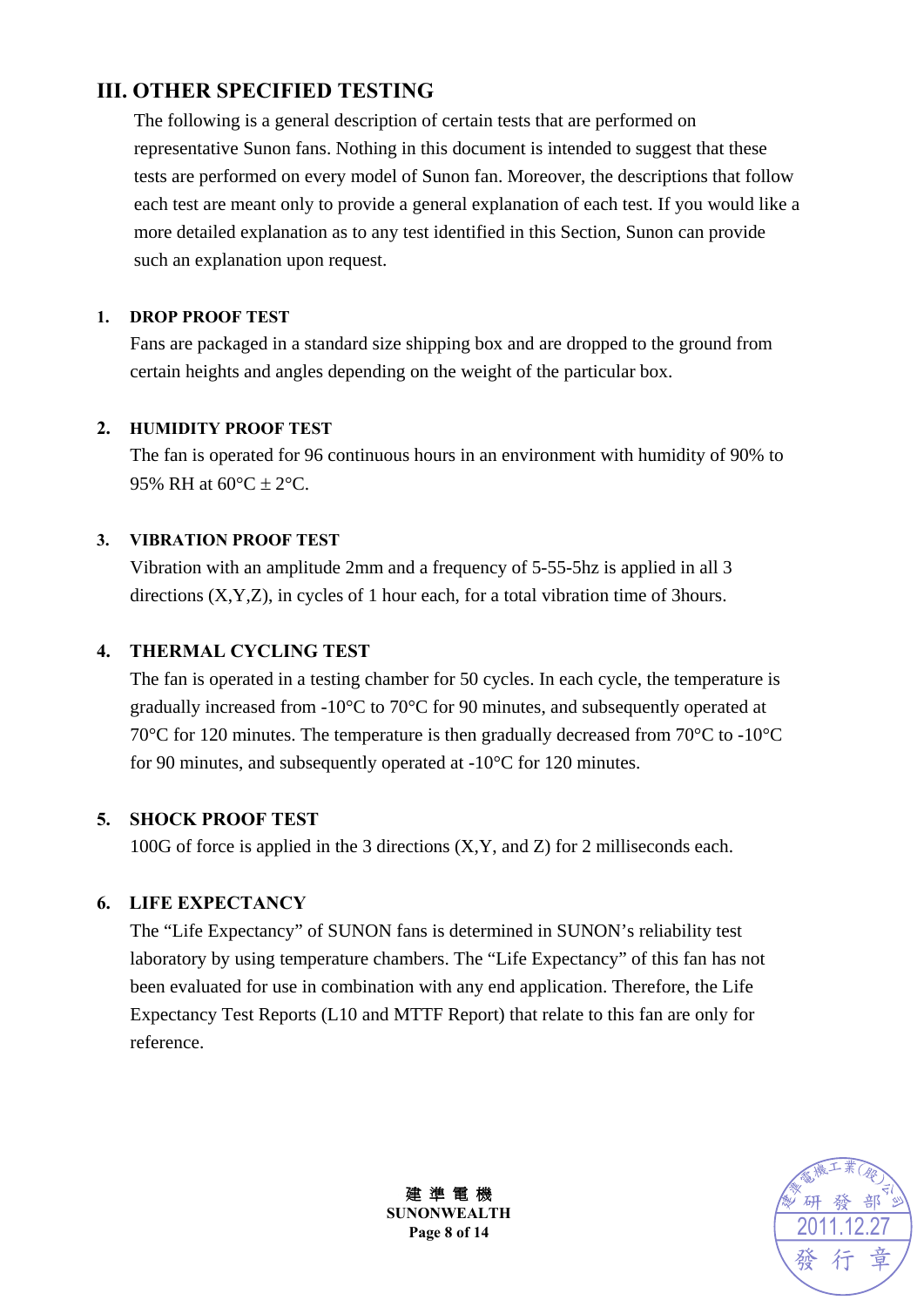### **IV. CHARACTERISTIC DEFINITION**

The following is a general description of certain tests that are performed on representative Sunon fans in order to determine the specifications of the fan**.** Nothing in this document is intended to suggest that these tests are performed on every model of Sunon fan. Moreover, the descriptions that follow each test are meant only to provide a general explanation of each test. If you would like a more detailed explanation as to any test identified in this Section, Sunon can provide such an explanation upon request.

#### **1. ACOUSTICAL NOISE**

Measured in a semi-anechoic chamber with background noise level below 15dB(A).



#### 1 METER FROM MICROPHONE TO FAN INTAKE

The fan is running in free air under shaft horizontal condition with the microphone at distance of one meter from the fan intake.

#### **2. INPUT POWER**

Measured after continuous 10 minute operation at rated voltage in clean air ( STATIC PRESSURE=0), and at ambient temperature of 25 degrees C under shaft horizontal condition.

#### **3. RATED CURRENT**

Measured after continuous 10 minute operation at rated voltage in clean air ( STATIC PRESSURE=0), and at ambient temperature of 25 degrees C under shaft horizontal condition.



建 準 電 機 **SUNONWEALTH Page 9 of 14**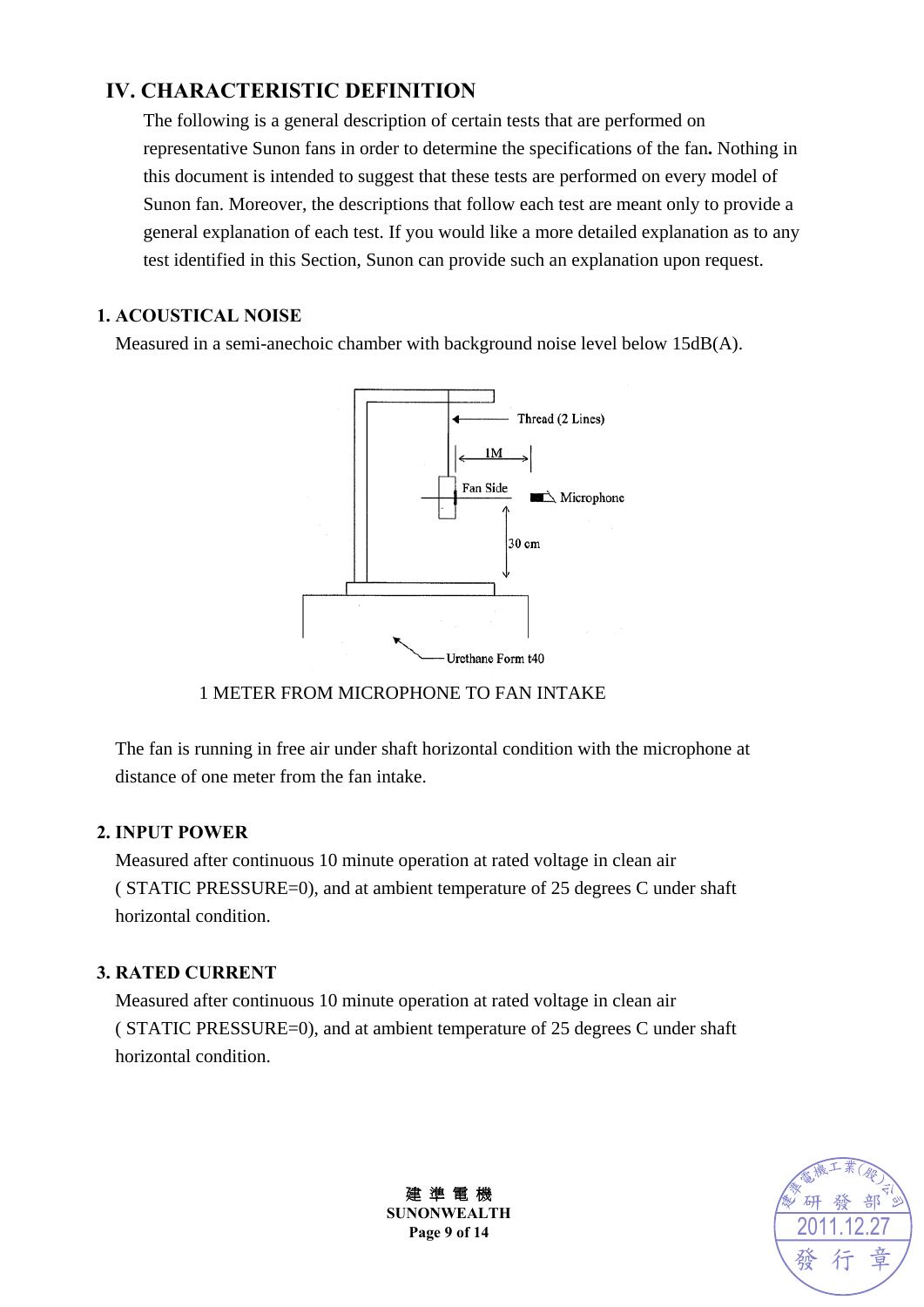#### **4. RATED SPEED**

Measured after continuous 10 minute operation at rated voltage in clean air ( STATIC PRESSURE=0), and at ambient temperature of 25 degrees C under shaft horizontal condition.

#### **5. STARTING VOLTAGE**

Measured the voltage which enables to start the fan in the clean air (static pressure  $= 0$ ) by switching on at the voltage under shaft horizontal condition. It is not at continuously increasing voltage adjustment.

#### **6. LOCKED ROTOR CURRENT**

Measured immediately after the fan blade is locked.

#### **7. AIR FLOW AND STATIC PRESSURE**

The performance specification of air flow and static pressure shown in this specification for approval is measured using the exhaust method. A double chamber is used in accordance with AMCA 210 standard or DIN 24163 specification . The values are recorded when the fan speed has stabilized at rated voltage.

#### **8. INSULATION RESISTANCE**

#### 1. PLASTIC HOUSING:

- (1) Measured between internal stator and lead wire(+).
- (2) Measured between housing and lead wire $(+)$ .

#### 2. ALUMINIUM HOUSING:

Measured between internal stator and lead wire(+).

#### **9. DIELECTRIC STRENGTH**

Measure between housing and lead wire $(+)$ .



建 準 電 機 **SUNONWEALTH Page 10 of 14**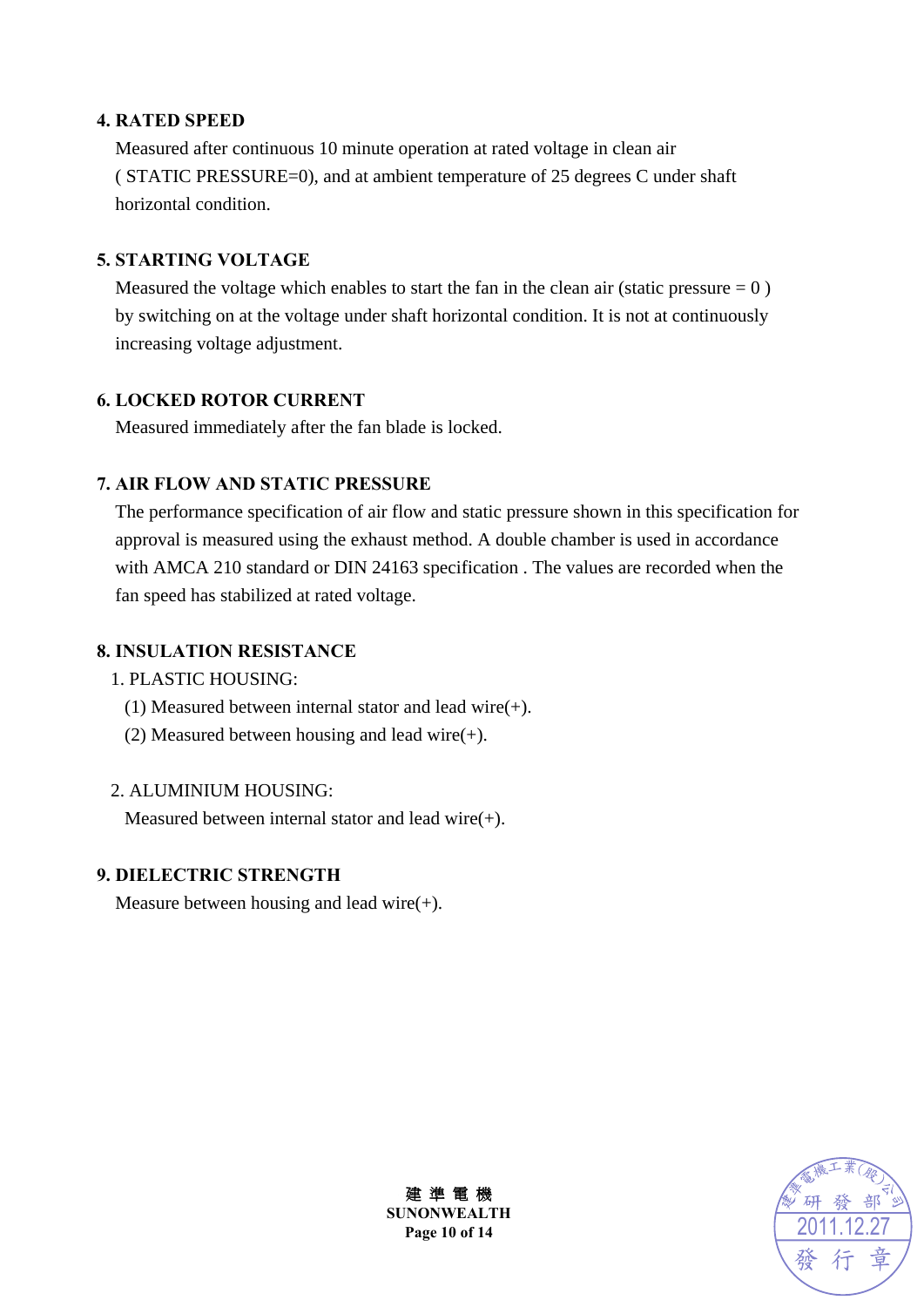# **V. NOTE**

# Ⅰ**.SAFETY**

- 1. DO NOT use or operate this fan in excess of the limitations set forth in this specification. SUNON is not be responsible for the non-performance of this fan and/or any damages resulting from its use, if it is not used or operated in accordance with the specifications.
- 2. SUNON recommends adding a protection circuit to the product or application in which this fan is installed, such as a thermo-fuse, or current-fuse or thermo-protector. The failure to use such a device may result in smoke, fire, electric shock by insulation degradation in cases of motor lead short circuit, overload, or over voltage, and/or other failure.
- 3. SUNON recommends installing a protection device to the product or application in which this fan is installed if there is a possibility of reverse-connection between VDC (+) and GND (-). The failure to install such a device may result in smoke, fire, and/or destruction, although these conditions may not manifest immediately.
- 4. This fan must be installed and used in compliance with all applicable safety standards and regulations.
- 5. Use proper care when handling and/or installing this fan. Improper handling or installation of this fan may cause damage that could result in unsafe conditions.
- 6. Use proper care during installation and/or wiring. Failure to use proper care may cause damage to certain components of the fan including, but not limited to, the coil and lead wires, which could result in smoke and/or fire.
- 7. DO NOT use power or ground PWM to control the fan speed. If the fan speed needs to be adjusted, please contact Sunon to customize the product design for your application.
- 8. For critical or extreme environments, including non stop operation, please contact Sunon and we will gladly provide assistance with your product selection to ensure an appropriate cooling product for your application.



建 準 電 機 **SUNONWEALTH Page 11 of 14**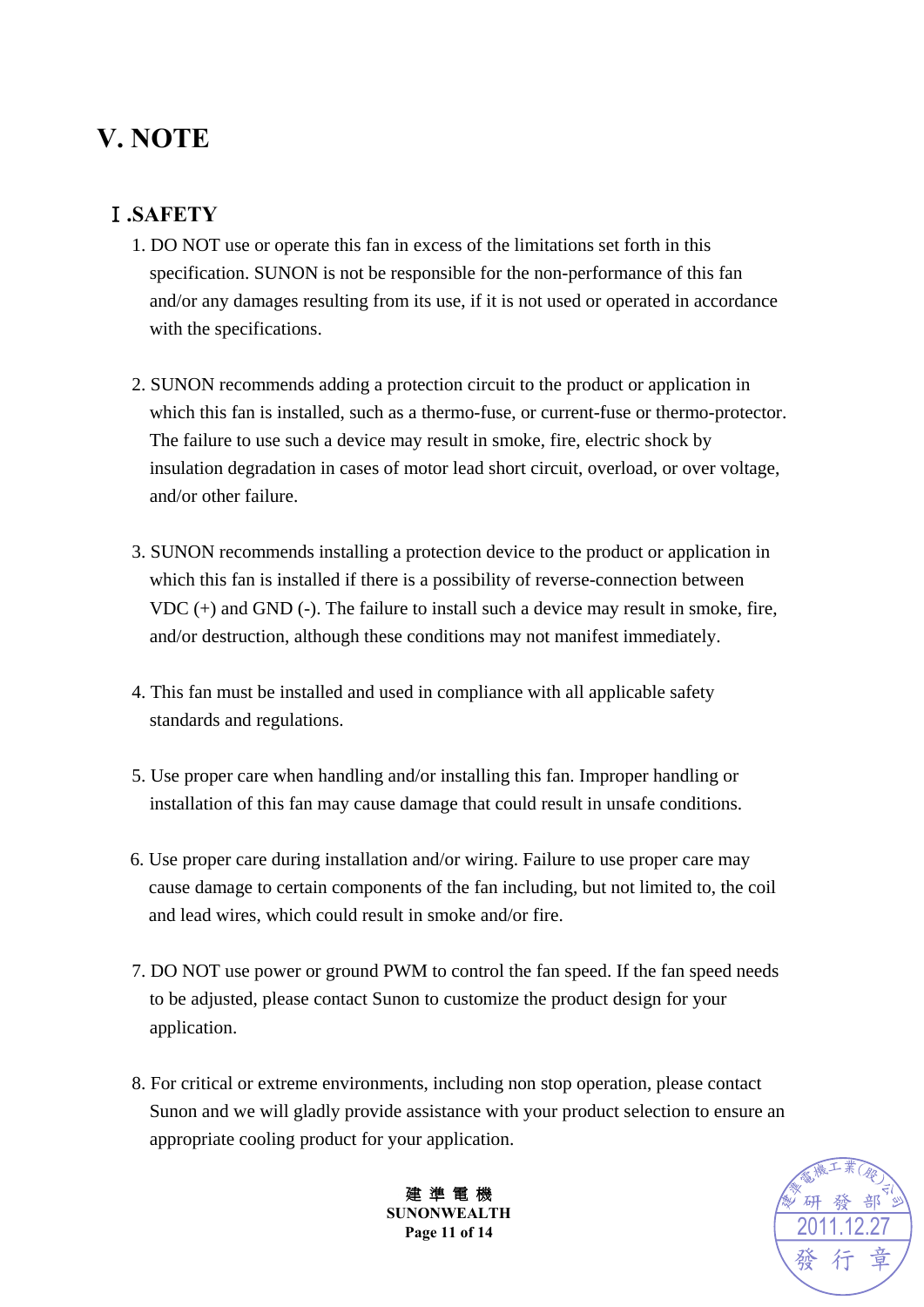### **II. SPECIFICATION MODIFICATION**

- 1. SUNON offers engineering assistance on fan installation and cooling system design.
- 2. All changes, modifications and/or revisions to the specifications, if any, are incorporated in the attached specifications.
- 3. No changes, modifications and/or revisions to these specifications are effective absent agreement, by both Sunon and the customer, in writing.
- 4. This fan will be shipped in accordance with the attached specification unless SUNON and the customer have agreed otherwise, in writing, as specificied in Paragraph 3, above.

### **III. OTHER**

- 1. When building your device, please examine thoroughly any variation of EMC, temperature rise, life data, quality, etc. of this product by shock/drop/vibration testing, etc. If there are any problems or accidents in connection with this product, it should be mutually discussed and examined.
- 2. Use proper care when handling this fan. Components such as fan holders or bearings may be damaged, if touched with fingers or other objects. Additionally, static electricity (ESD) may damage the internal circuits of the fan.
- 3. DO NOT operate this fan in proximity to hazardous materials such as organic silicon, cyanogens, formalin, phenol, or corrosive gas environments including, but not limited to,  $H_2S$ ,  $SO_2$ ,  $NO_2$ , or  $Cl_2$ .
- 4. SUNON recommends that you protect this fan from exposure to outside elements such as dust, condensation, humidity or insects. Exposure of this fan to outside elements such as dust, condensation, humidity or insects may affect its performance and may cause safety hazards. SUNON does not warrant against damage to the product caused by outside elements.



建 準 電 機 **SUNONWEALTH Page 12 of 14**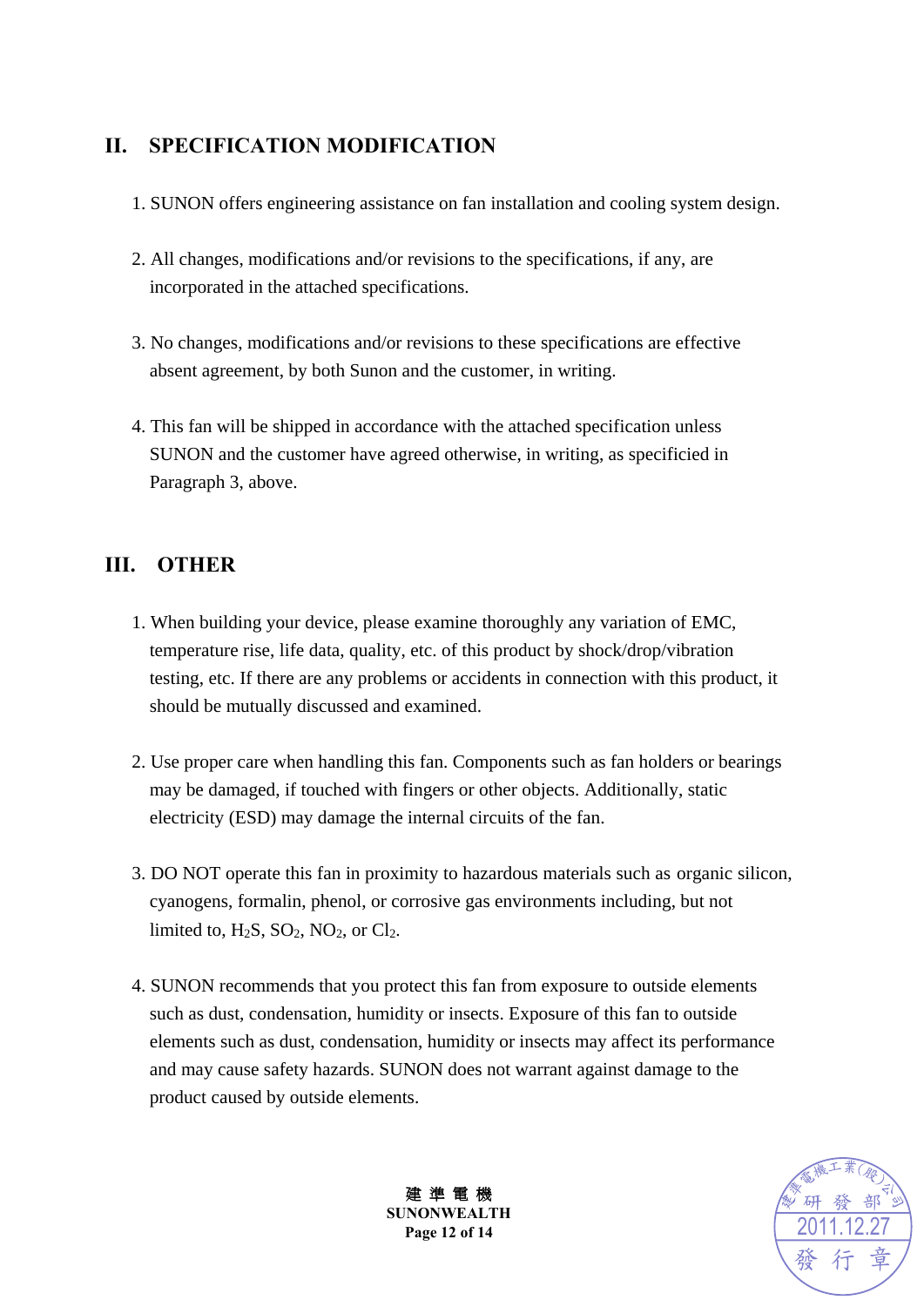- 5. This fan must be installed properly and securely. Improper mounting may cause harsh resonance, vibration, and noise.
- 6. Fan guards may prevent injury during handling or installation of the fan and are available for sale with this fan.
- 7. Unless otherwise noted, all testing of this fan is conducted at 25°C ambient temperature and sixty-five percent (65%) relative humidity.
- 8. DO NOT store this fan in an environment with high humidity. This fan must be stored in accordance with the attached specifications regarding storage temperature. If this fan is stored for more than 6 months, SUNON recommends functional testing before using.
- 9. SUNON reserves the right to use components from multiple sources at its discretion. The use of components from other sources will not affect the specifications as described herein.
- 10. The "Life Expectancy" of this fan has not been evaluated for use in combination with any end application. Therefore, the Life Expectancy Test Reports (L10 and MTTF Report) that relate to this fan are only for reference.

#### **VI. WARRANTY**

This fan is warranted against all defects which are proved to be fault in our workmanship and material for one year from the date of our delivery. The sole responsibility under the warranty shall be limited to the repair of the fan or the replacement thereof, at SUNON's sole discretion. SUNON will not be responsible for the failures of its fans due to improper handing, misuse or the failure to follow specifications or instructions for use. In the event of warranty claim, the customer shall immediately notify SUNON for verification. SUNON will not be responsible for any consequential damage to the customer's equipment as a result of any fans proven to be defective.



建 準 電 機 **SUNONWEALTH Page 13 of 14**